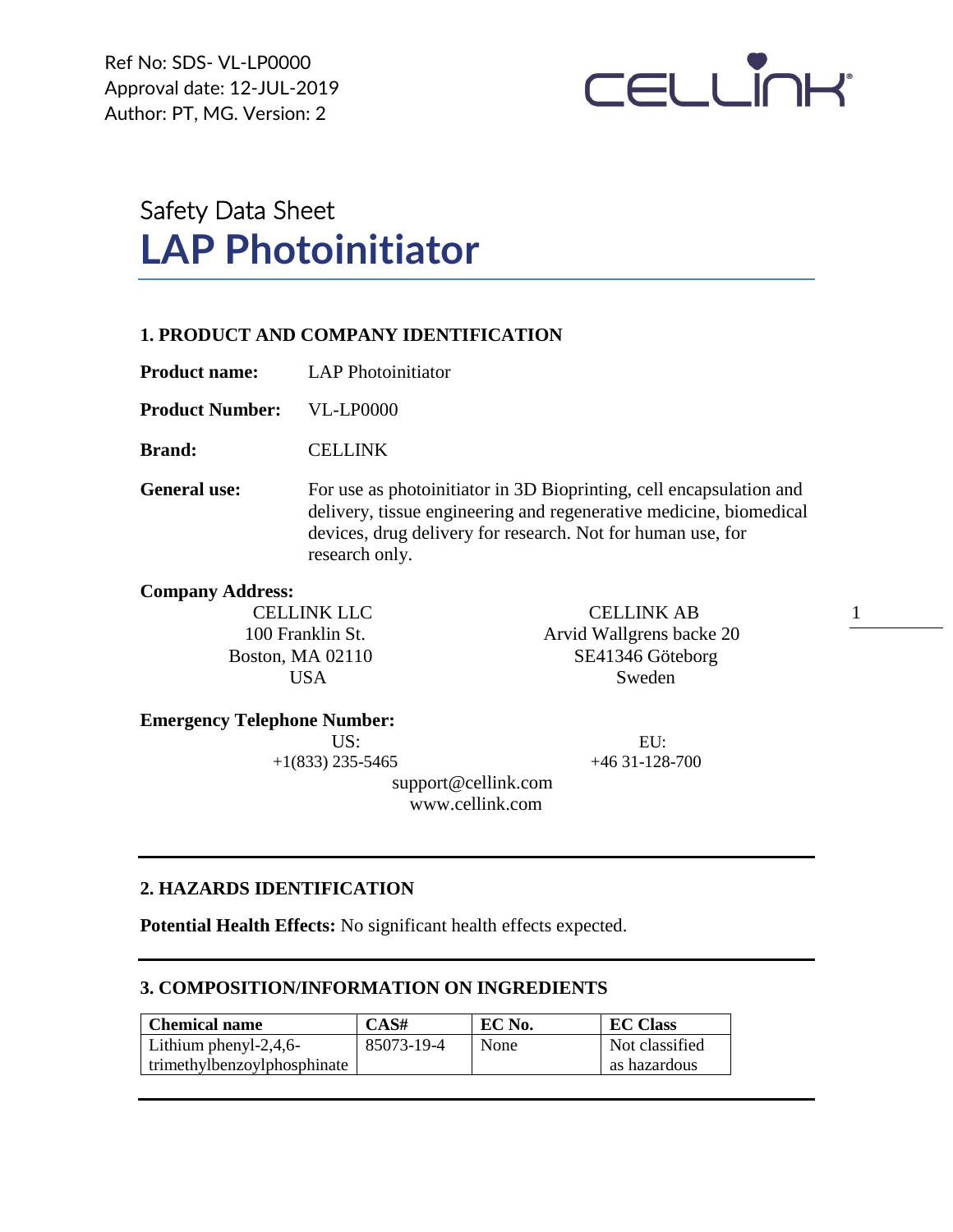## **4. FIRST AID MEASURES**

**In case of eye contact:** Flush eyes with water as a precaution.

**In case of skin contact:** Wash with soap and plenty of water.

**If swallowed:** Never give anything by mouth to an unconscious person. Rinse mouth with water.

**If inhaled:** If breathed in, move person into fresh air. If any breathing difficulty or discomfort occurs and persist, obtain medical attention.

**Notes to Medical Doctor:** This product has low oral and inhalation toxicity. It is not skin sensitizer and is non-irritating to the skin and eyes.

## **5. FIRE FIGHTING MEASURES**

**Extinguishing Media:** Use water spray, alcohol-resistant foam, dry chemical, or carbon dioxide.

**Fire/Explosion Hazards:** No data available.

**Fire Fighting Procedures:** Wear self-contained breathing apparatus for firefighting if necessary.

**Flammable Limits:** No data available.

#### **6. ACCIDENTAL RELEASE MEASURES**

**Personal precautions, protective equipment, and emergency procedures:** Avoid dust formation. Avoid breathing vapors, mist or gas.

**Environmental precautions:** No special environmental precautions required.

**Methods and materials for containment and cleaning up:** Sweep up and shovel. Keep in suitable, closed containers for disposal.

#### **7. HANDLING AND STORAGE**

**Precautions for safe handling:** Provide appropriate exhaust ventilation at places where dust is formed. Normal measures for preventive fire protection.

**Conditions for safe storage:** Keep container tightly closed in a dry and well-ventilated place. Store in cool place.

Recommended storage temperature 2 - 8 °C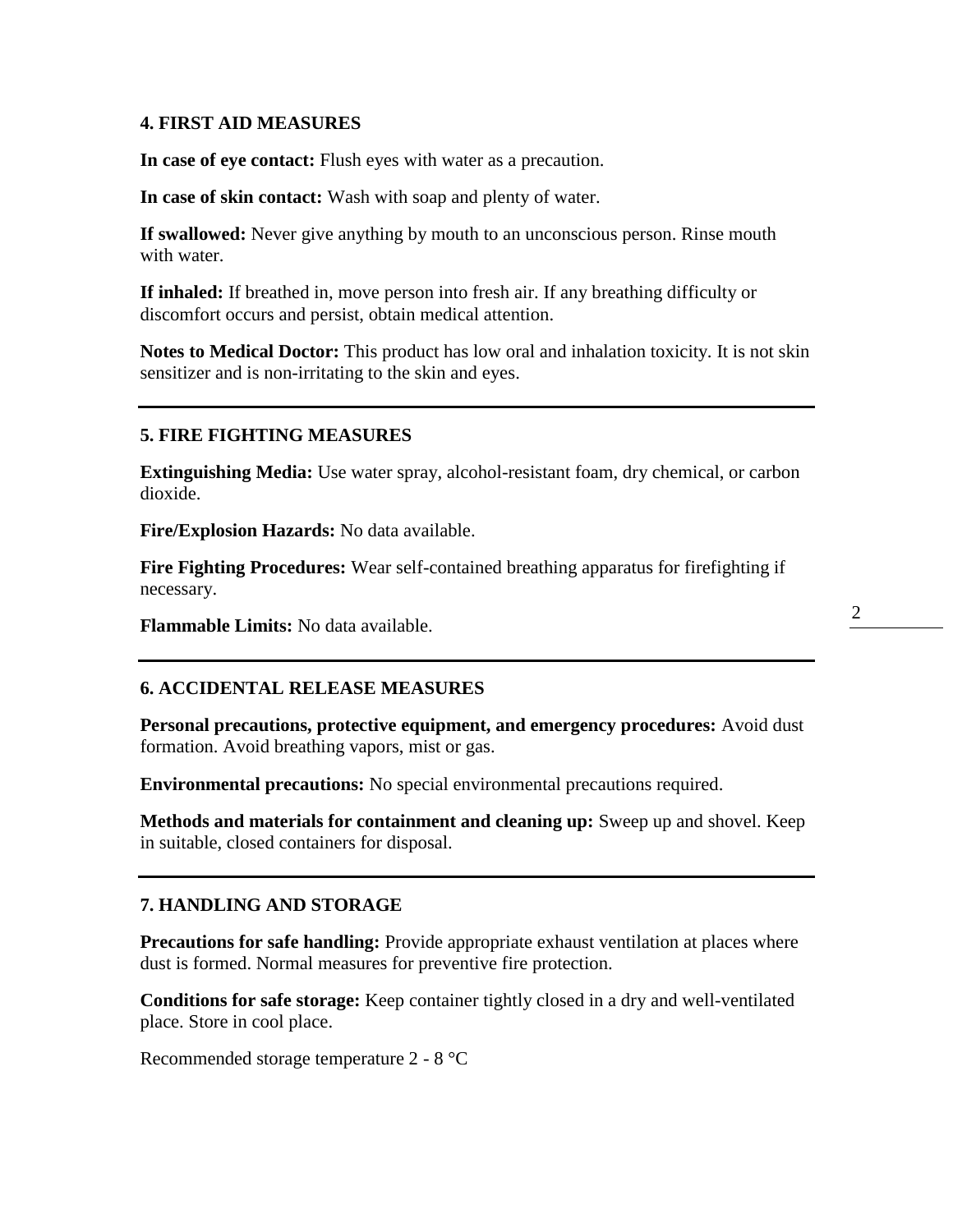Light sensitive. Heat sensitive.

## **8. EXPOSURE CONTROLS/PERSONAL PROTECTION**

#### **Exposure Limits:** N/A

#### **Personal Protection Equipment**

**Eyes and Face:** Use equipment for eye protection tested and approved under appropriate government standards such as NIOSH (US) or EN 166 (EU).

**Respiratory:** Respiratory protection is not required. Where protection from nuisance levels of dusts are desired, use type N95 (US) or P1 (EN143) dust masks. Use respirators and components tested and approved under appropriate government standards such as NIOSH (US) or CEN (EU).

**Protective Clothing:** Choose body protection in relation to its type, to the concentration and amount of dangerous substances, and to the specific workplace. The type of protective equipment must be selected according to the concentration and amount of the dangerous substance at the specific workplace.

**Gloves:** Handle with gloves. Gloves must be inspected prior to use. Use proper glove removal technique (without touching glove's outer surface) to avoid skin contact with this product. Dispose of contaminated gloves after use in accordance with applicable laws and good laboratory practices. Wash and dry hands.

#### Full contact

Material: Nitrile rubber Minimum layer thickness: 0.11 mm Break through time: 480 min Material tested: Dermatril® (KCL 740 / Aldrich Z677272, Size M) Splash contact Material: Nitrile rubber Minimum layer thickness: 0.11 mm Break through time: 480 min Material tested: Dermatril® (KCL 740 / Aldrich Z677272, Size M) 3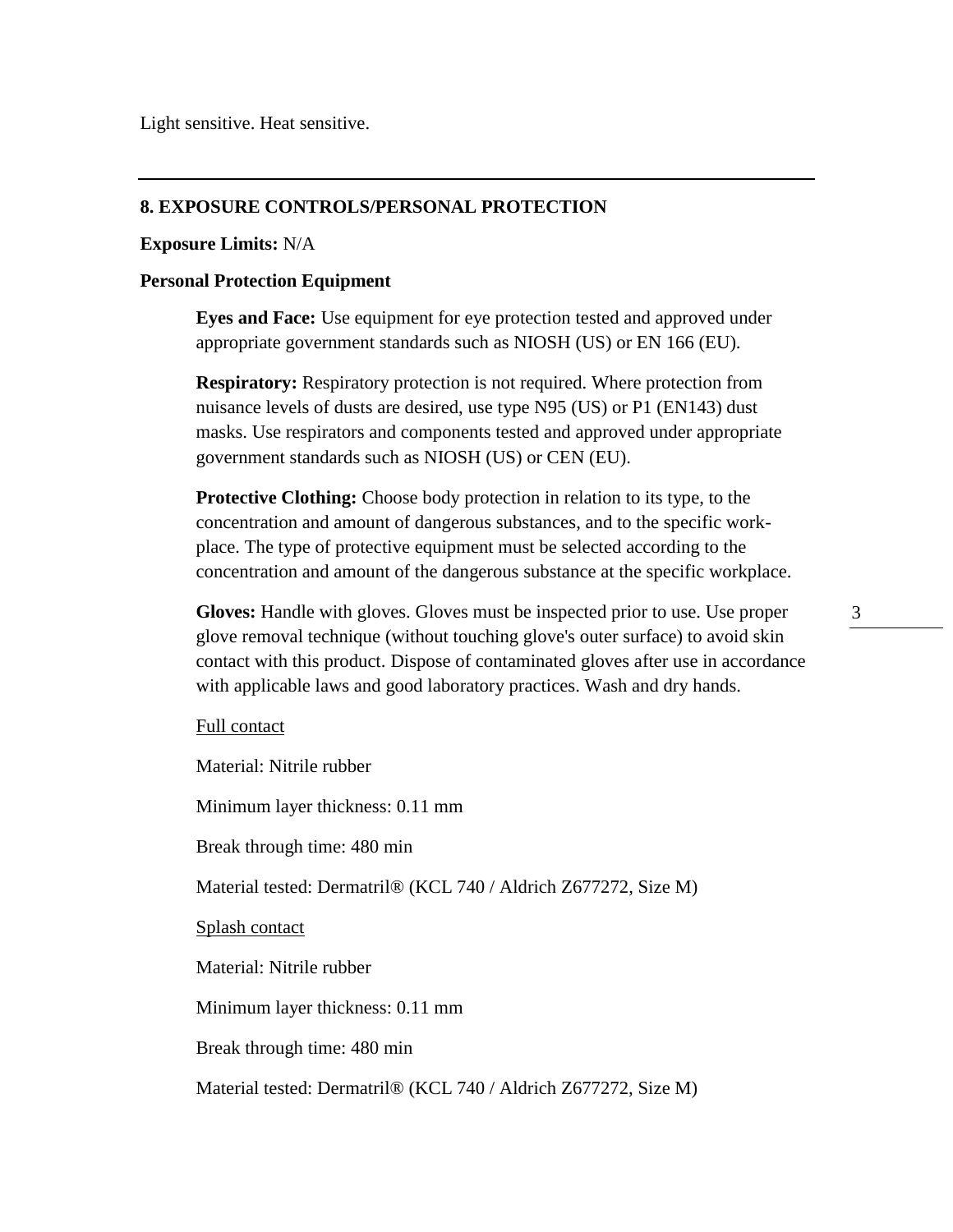data source: KCL GmbH, D-36124 Eichenzell, phone +49 (0)6659 87300, e-mail sales@kcl.de, test method: EN374 If used in solution, or mixed with other substances, and under conditions which differ from EN 374, contact the supplier of the CE approved gloves. This recommendation is advisory only and must be evaluated by an industrial hygienist and safety officer familiar with the specific situation of anticipated use by our customers. It should not be construed as offering an approval for any specific use scenario.

| Appearance:                          | White powder      |  |
|--------------------------------------|-------------------|--|
| <b>Upper/lower flammability:</b> N/A |                   |  |
| Odor:                                | N/A               |  |
| <b>Vapor Pressure:</b>               | N/A               |  |
| <b>Odor Threshold:</b>               | N/A               |  |
| <b>Vapor Density:</b>                | N/A               |  |
| pH:                                  | N/A               |  |
| <b>Relative Density:</b>             | No data available |  |
| <b>Melting Point:</b>                | N/A               |  |
| <b>Solubility in Water:</b>          | No data available |  |
| <b>Boiling Point:</b>                | N/A               |  |
| <b>Flash Point:</b>                  | N/A               |  |
| <b>Evaporation Rate:</b>             | N/A               |  |
| <b>Flammability:</b>                 | N/A               |  |
| <b>Partition Coefficient:</b>        | N/A               |  |
| <b>Auto-ignition Temp:</b>           | N/A               |  |
| <b>Decomposition Temp:</b>           | N/A               |  |
| <b>Viscosity:</b>                    | N/A               |  |

# **9. PHYSICAL AND CHEMICAL PROPERTIES.**

#### **10. STABILITY AND REACTIVITY**

**Conditions to avoid:** No data available

4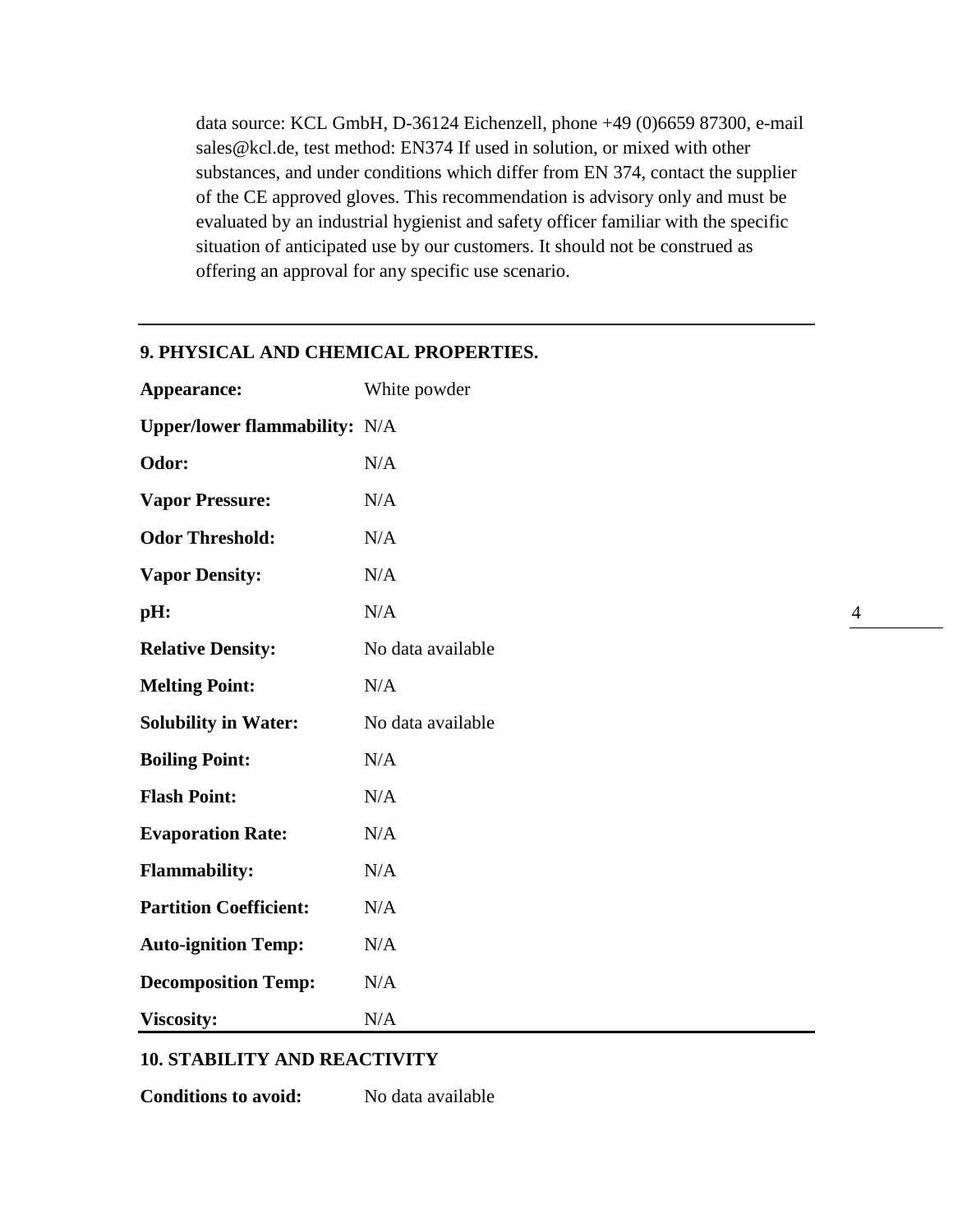| <b>Reactivity:</b>                         | No data available                            |                                                                                |
|--------------------------------------------|----------------------------------------------|--------------------------------------------------------------------------------|
| <b>Stability:</b>                          | Stable under recommended storage conditions. |                                                                                |
| <b>Possibility of hazardous reactions:</b> |                                              | No data available                                                              |
| <b>Incompatible materials:</b>             |                                              | Strong oxidizing agents.                                                       |
| <b>Hazardous decomposition products:</b>   |                                              | Under fire conditions, carbon oxides, oxides<br>of phosphorus, lithium oxides. |

# **11.TOXICOLOGICAL INFORMATION**

**Acute toxicity:** No data available

**Skin Corrosion/irritation**: No data available

**Serious eye damage/eye irritation:** No data available

**Germ cell mutagenicity**: No data available

## **Carcinogenicity:**

IARC: No component of this product present at levels greater than or equal to 0.1% is identified as probable, possible or confirmed human carcinogen by IARC.

**Reproductive toxicity**: No data available

**Specific target organ toxicity - single exposure**: No data available

**Specific target organ toxicity - repeated exposure:** No data available

**Aspiration hazard**: No data available

**Additional Information**: RTECS: Not available.

## **12. ECOLOGICAL INFORMATION**

**Toxicity:** No data available.

**Persistence and degradability:** No data available.

**Bioaccumulative potential:** No data available.

**Mobility in soil:** No data available.

5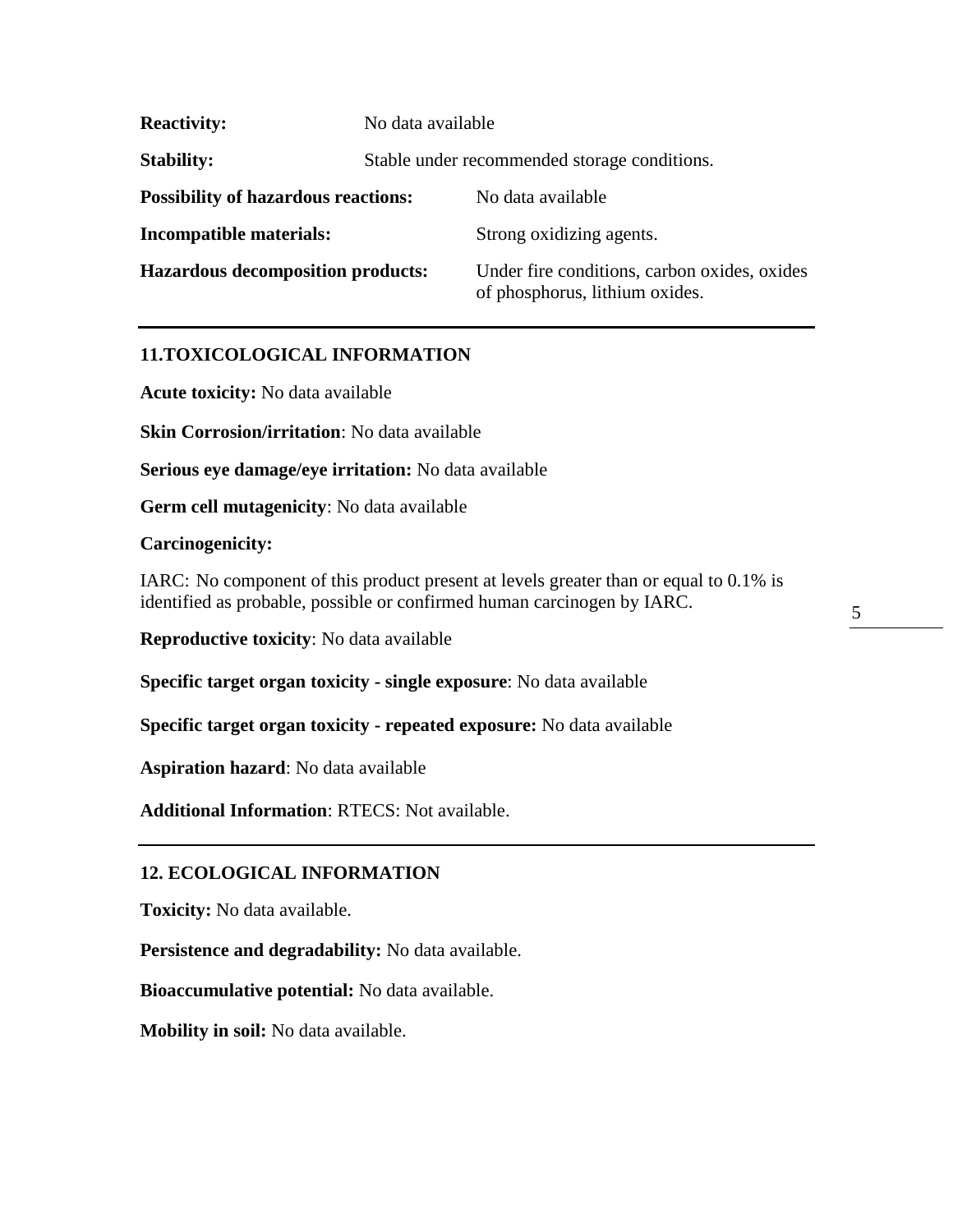**Results of PBT and vPvB assessment:** This substance/mixture contains no components considered to be either persistent, bioaccumulative and toxic (PBT), or very persistent and very bioaccumulative (vPvB) at levels of 0.1% or higher

**Other adverse effects:** No data available.

# **13. DISPOSAL CONSIDERATIONS**

## **Waste treatment methods:**

**Product**: Offer surplus and non-recyclable solutions to a licensed disposal company.

**Contaminated packaging**: Dispose of as unused product.

# **14. TRANSPORT INFORMATION**

**U.S. Department of Transportation (DOT):** Not dangerous goods

**International Maritime Dangerous Goods (IMDG):** Not dangerous goods

**ADR – European agreement concerning the international carriage of dangerous goods by road** 

Additional information: Not regulated.

**Other information:** N/A

# **15. REGULATORY INFORMATION**

**SARA 302 Components:** No chemicals in this material are subject to the reporting requirements of SARA Title III, Section 302.

**SARA 313 Components:** This material does not contain any chemical components with known CAS numbers that exceed the threshold (De Minimis) reporting levels established by SARA Title III, Section 313.

**SARA 311/312 Hazards**: No SARA Hazards

**Massachusetts Right To Know Components**: No components are subject to the Massachusetts Right to Know Act.

**Pennsylvania Right To Know Components**: No components are subject to the Pennsylvania Right to Know Act.

**New Jersey Right To Know Components**: No components are subject to the New Jersey Right to Know Act.

## **California Prop. 65 Components**:

This product does not contain any chemicals known to State of California to cause cancer, birth defects, or any other reproductive harm.